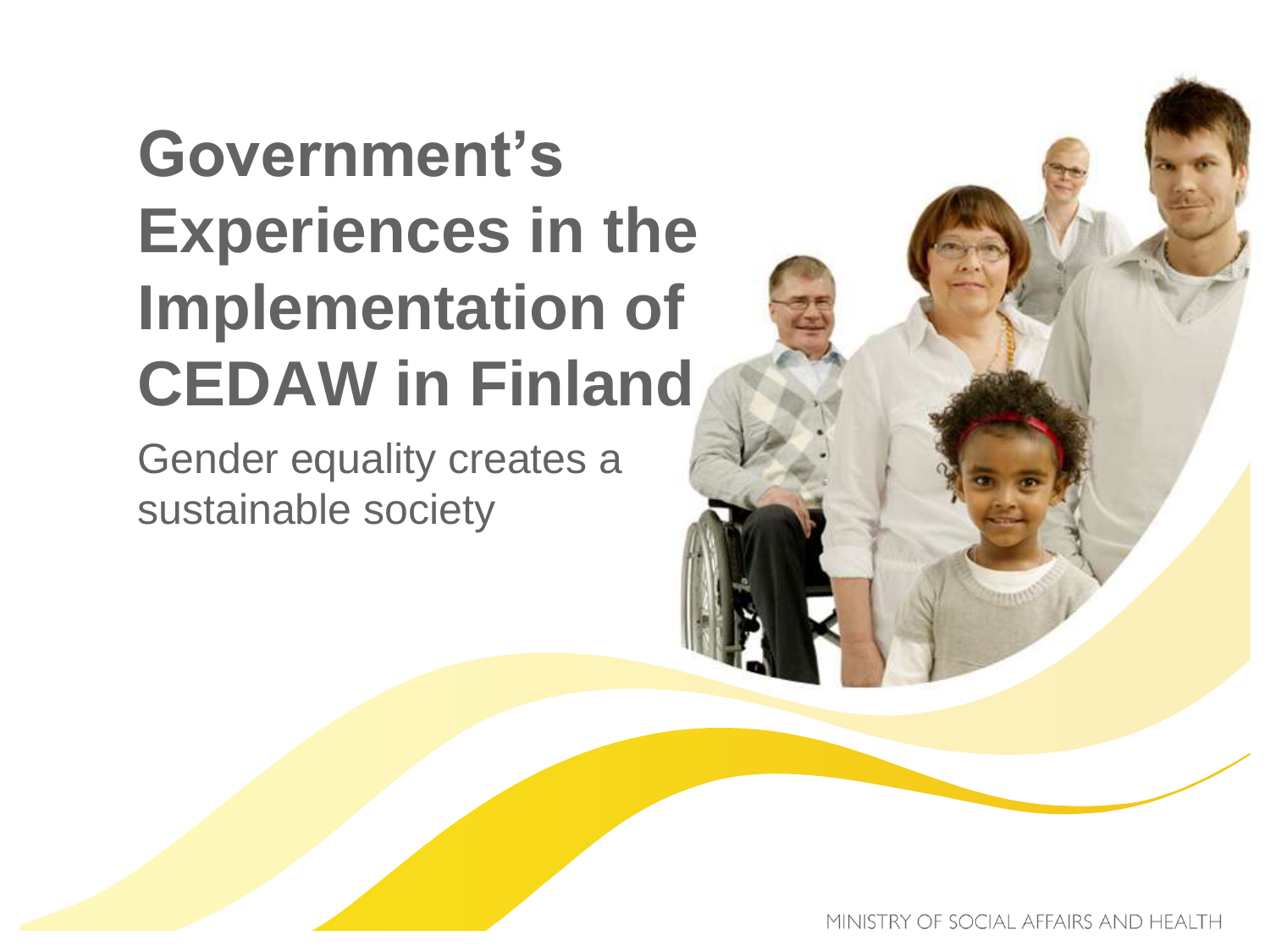- 1. Some characteristics of gender (in)equality in Finnish society
- 2. National gender equality bodies and legislation
- 3. The development of gender equality policies and strategies in Finland
- 4. Violence against women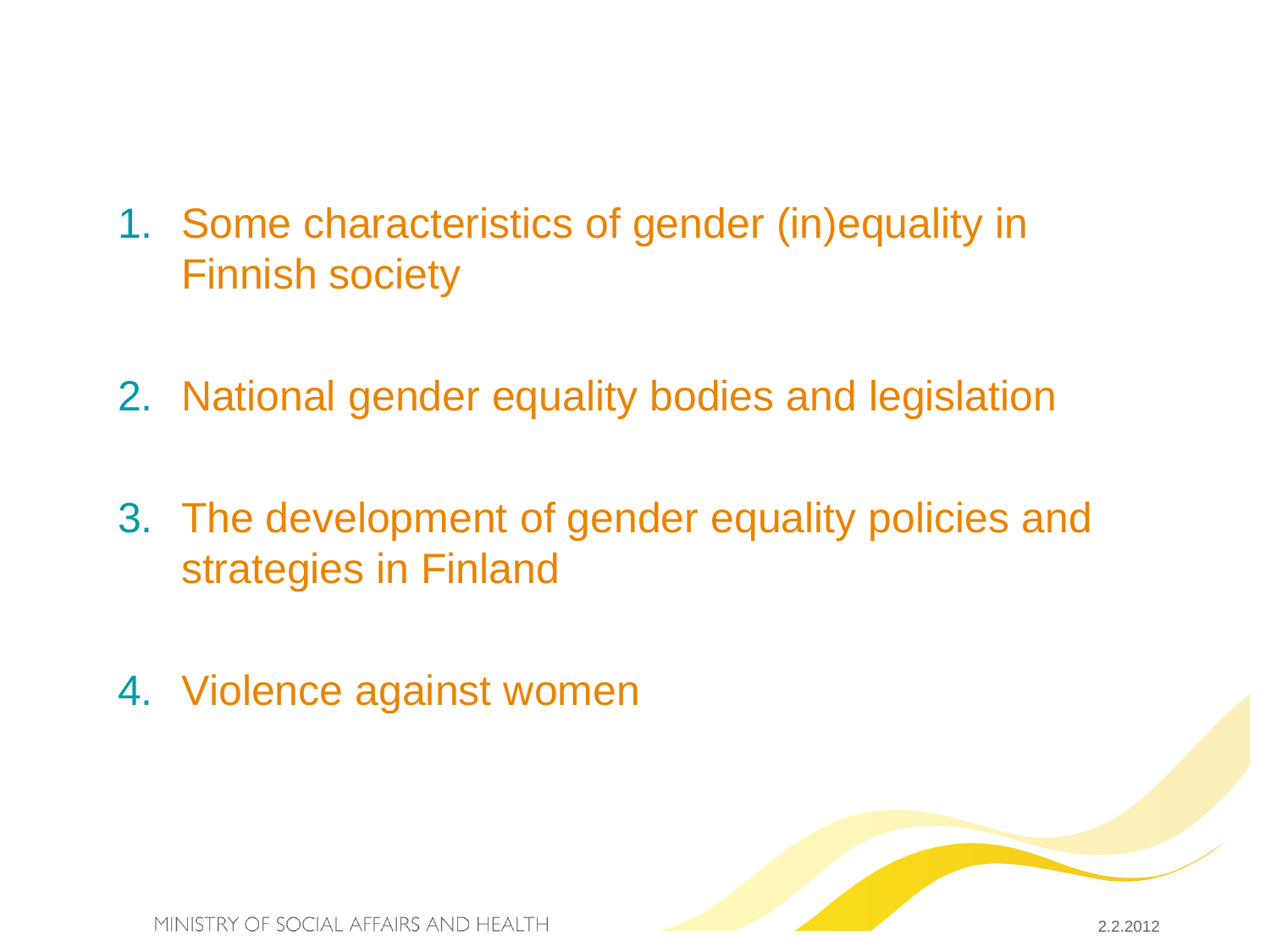#### **Some characteristics of Finnish society**

- **Highly educated labour force (women and men)**
- **High labour force participation of women (almost** equal)
- **Comparatively high participation of women in political** decision making (43 % of MPs)
- **Highly gender segregated labour market**
- **EX Comparatively high levels of violence against women**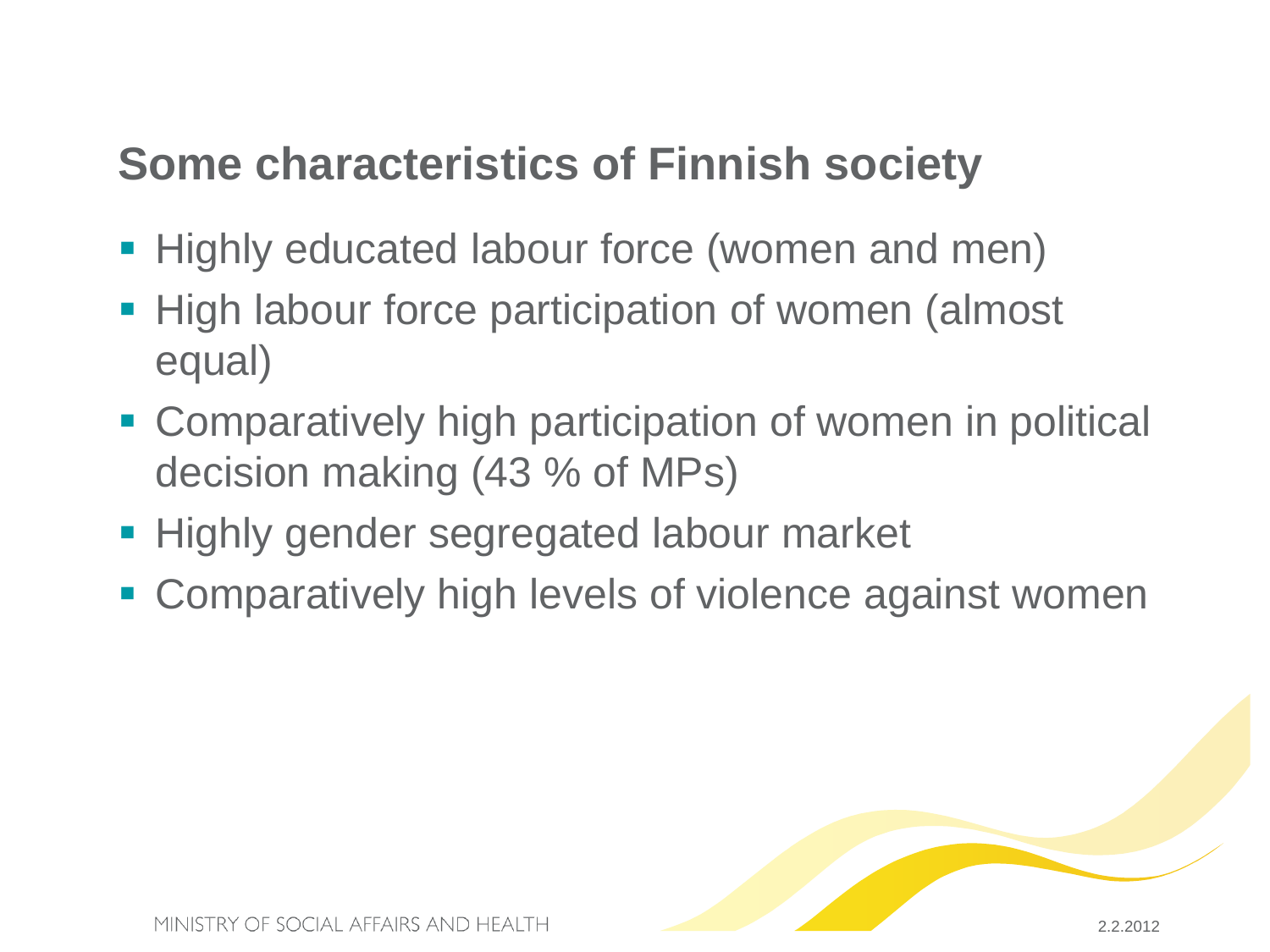

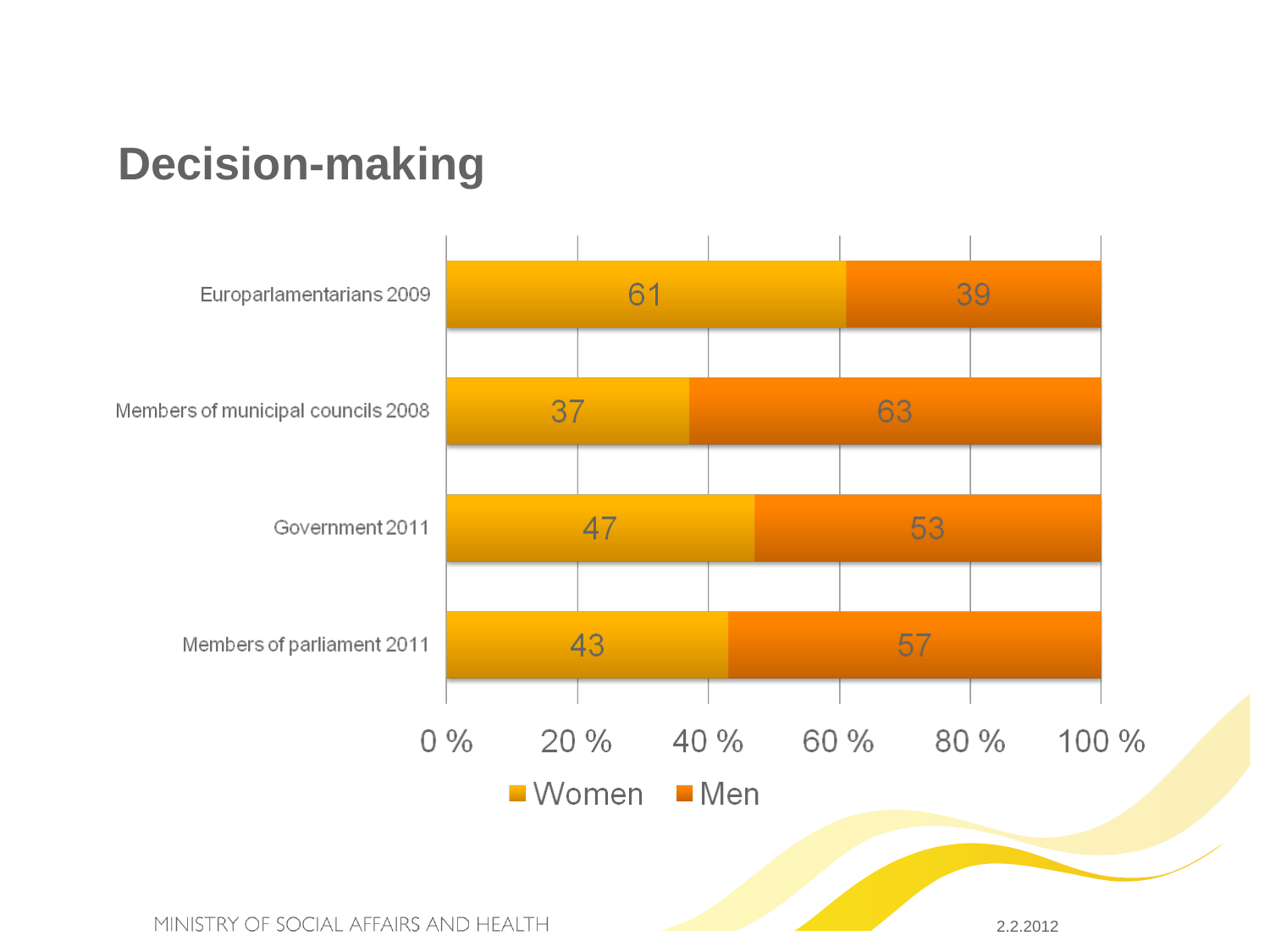#### **The National Gender Equality Agencies**

Council for Gender Equality (1972–)

- **Permanent advisory body**
- **Brings up new topics on the political agenda**
- **Promotes cooperation between decision-makers, authorities** and the civil society

Office of the Ombudsman for Equality (1986–)

- Supervises compliance with the Act on Equality between Women and Men
- **Provides advice and guidance on the law**

#### Gender Equality Unit (2001–)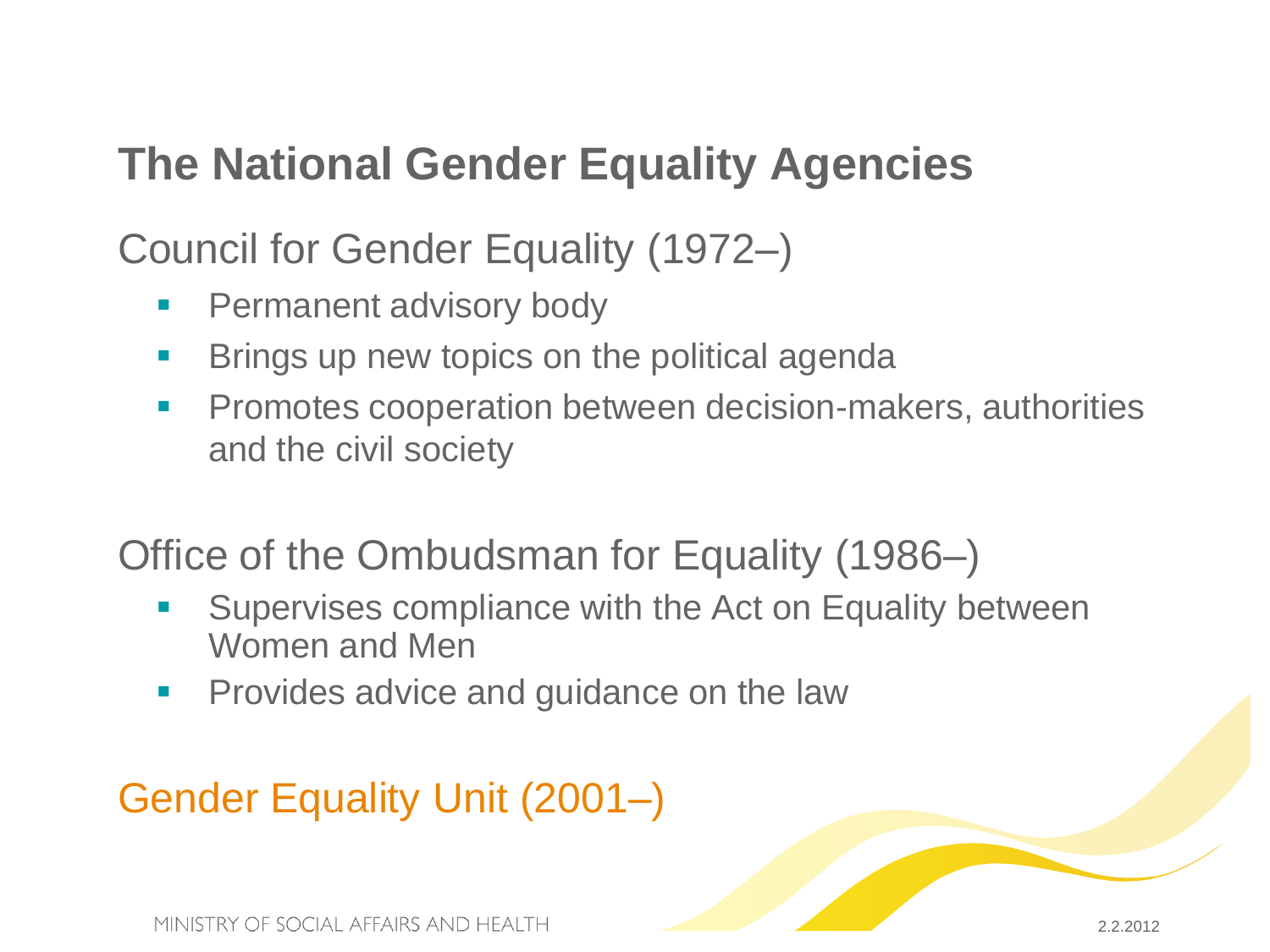#### **Gender Equality Unit**

- Established in 2001
- Prepares Government's gender equality policy in collaboration with other ministries
- preparation of national legislation
- tasks related to gender mainstreaming
- international activities: EU's gender equality legislation and policy, United Nations, Nordic cooperation, Council of Europe

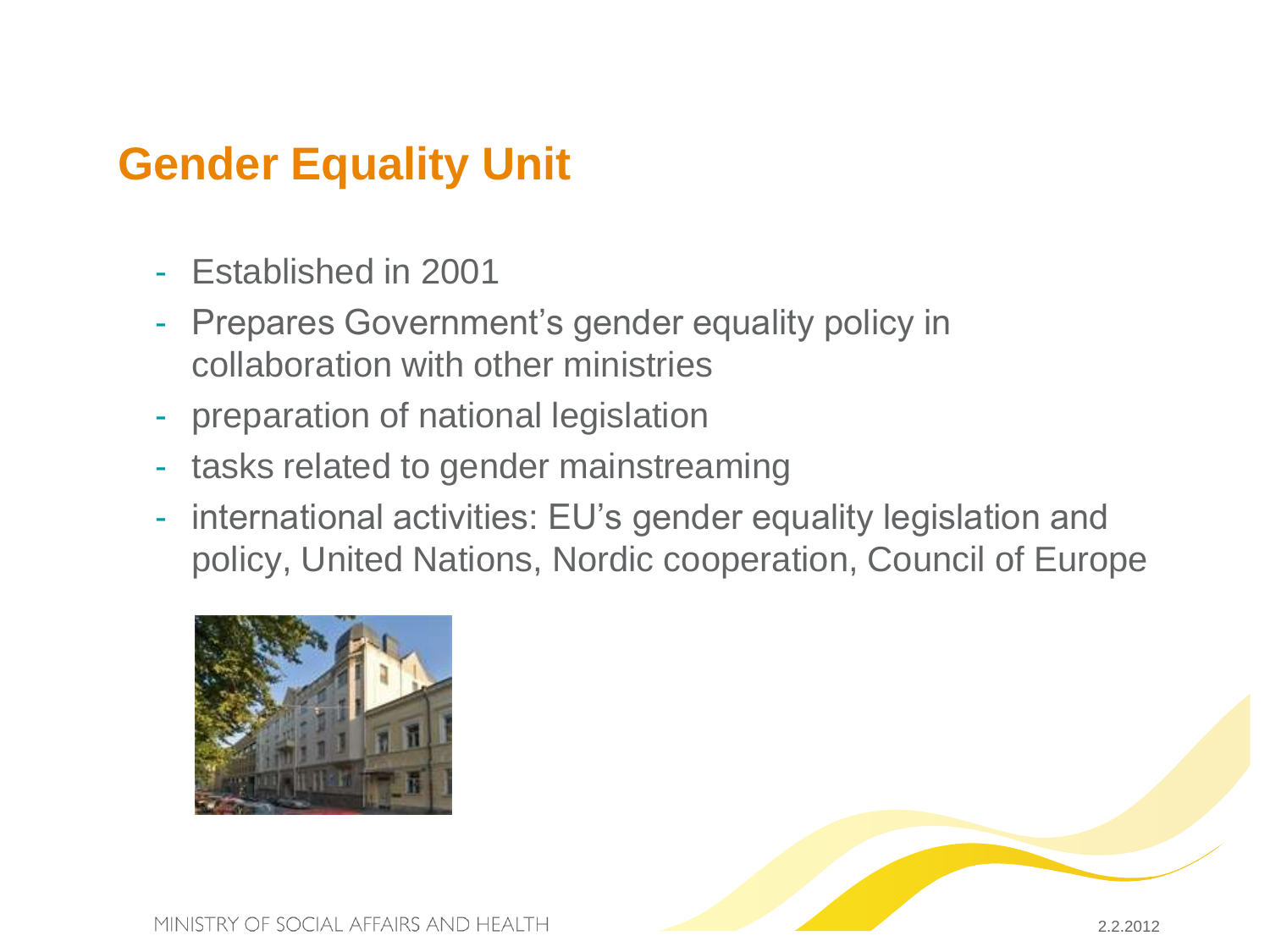## **The Act on Equality between Women and Men (1987)**

- **The objectives of the Act** 
	- to prevent discrimination based on gender
	- to promote equality between women and men and
	- to improve the status of women, particularly in working life

- **The Act includes provisions on** 
	- gender equality planning



– gender quotas in Government committees, advisory boards and working groups and in local and inter-municipal bodies (with the exception of the municipal council)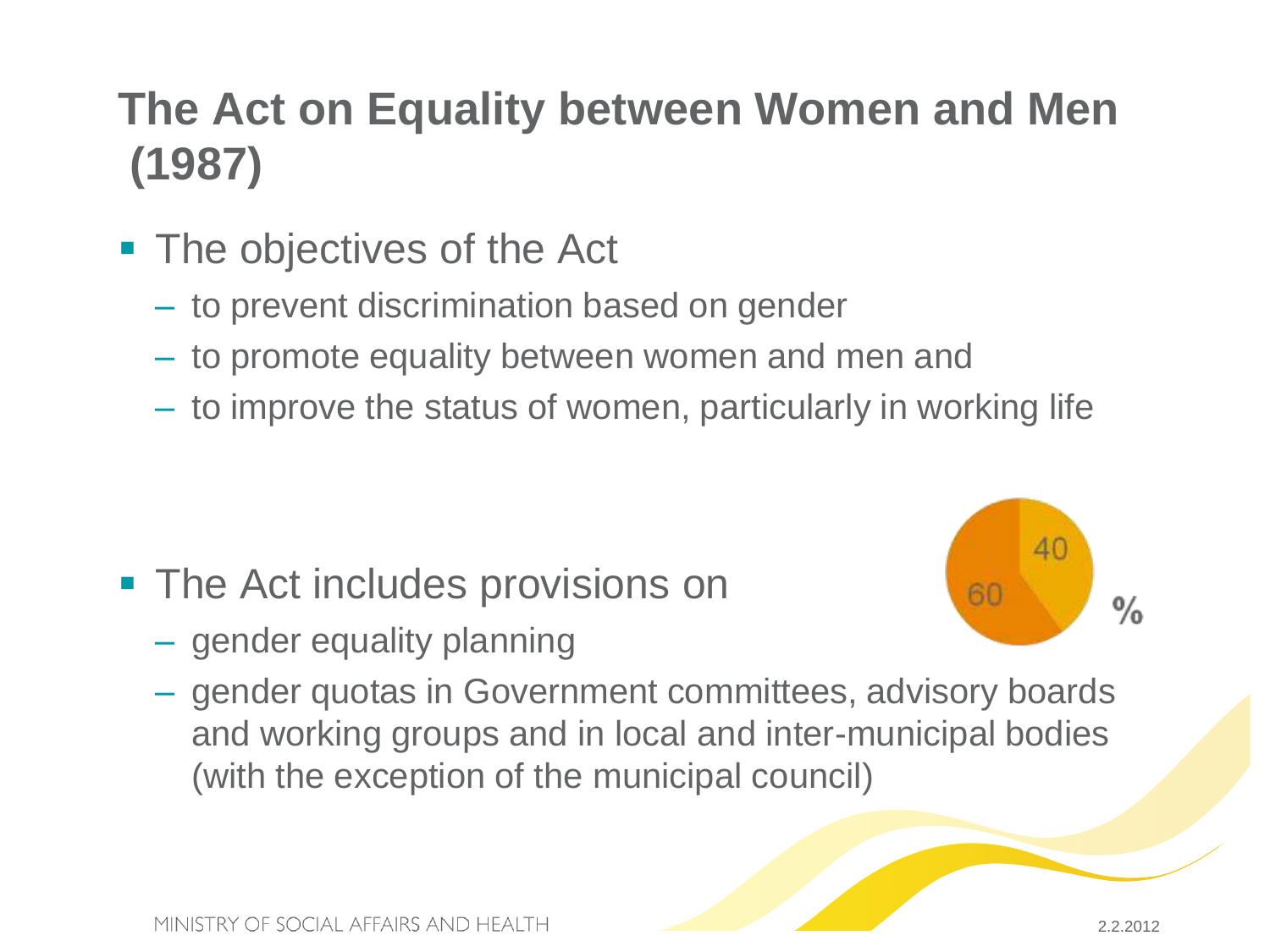#### **The Development of Gender Equality Policies in Finland**

- **International agreements and cooperation have had** a strong impact on Finnish equality policies (e.g. CEDAW, Beijing 1995)
- Cooperation between the gender equality bodies, women politicians and the NGOs as well as feminist researchers
- **"The welfare state is the woman's best friend"**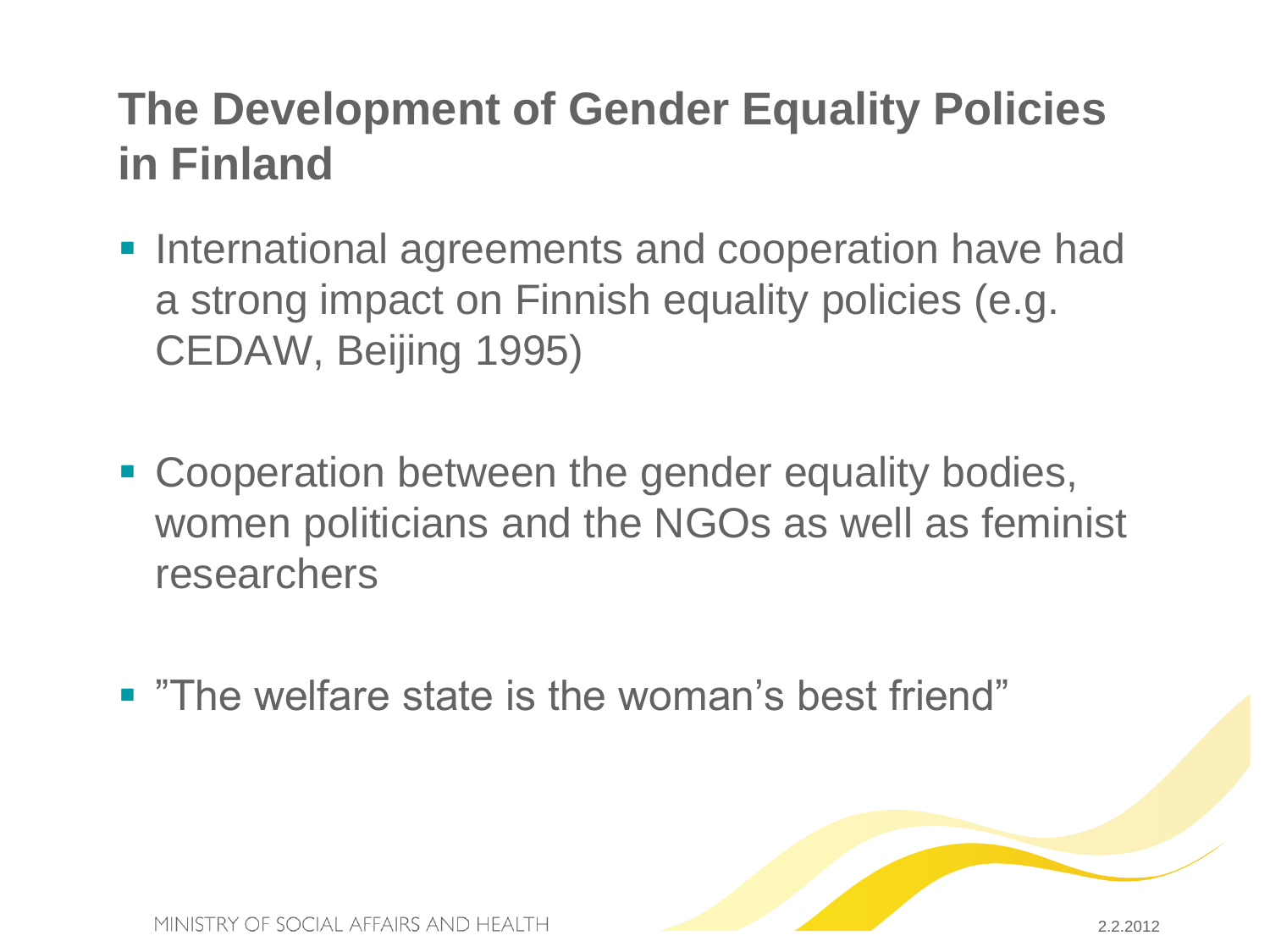#### **Gender Equality Policies in Finland**

- **Traditionally a strong focus on the labour market** questions
- **Two-earner family model** 
	- reconciliation of work and family, support for working mothers (day care etc.)
- Since the 1990s the focus has broadened:
	- Decision making
	- Violence against women
	- Gender mainstreaming
	- Men and gender equality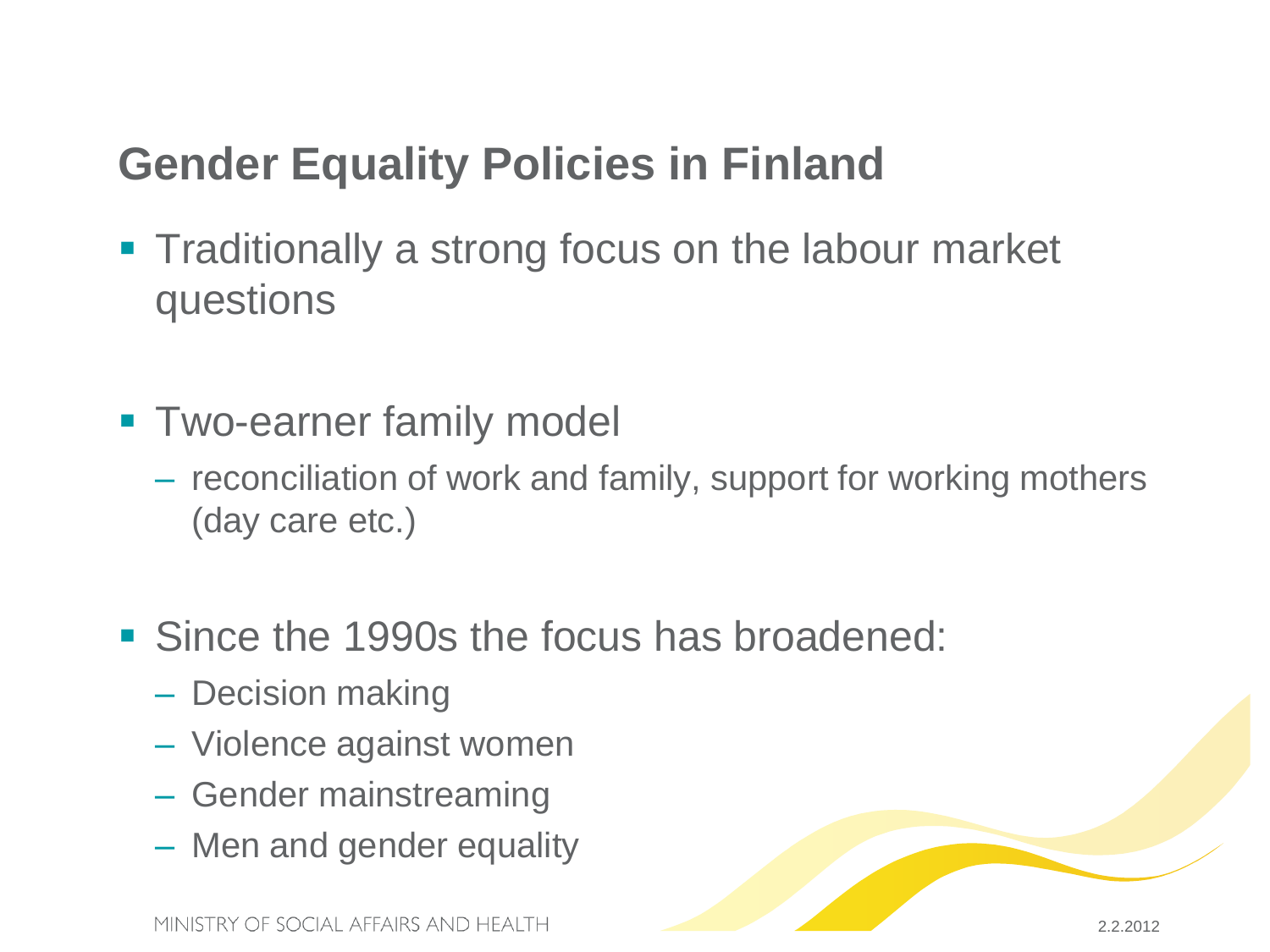# **Gender in all policies, gender mainstreaming**

*Duty of all authorities to promote gender equality*

- **Authorities must promote equality between women** and men purposefully and systematically in all their activities
- **EXPLEM** Circumstances which prevent the attainment of gender equality must be changed
- CEDAW committee had drawn special attention to the accountability of gender mainstreaming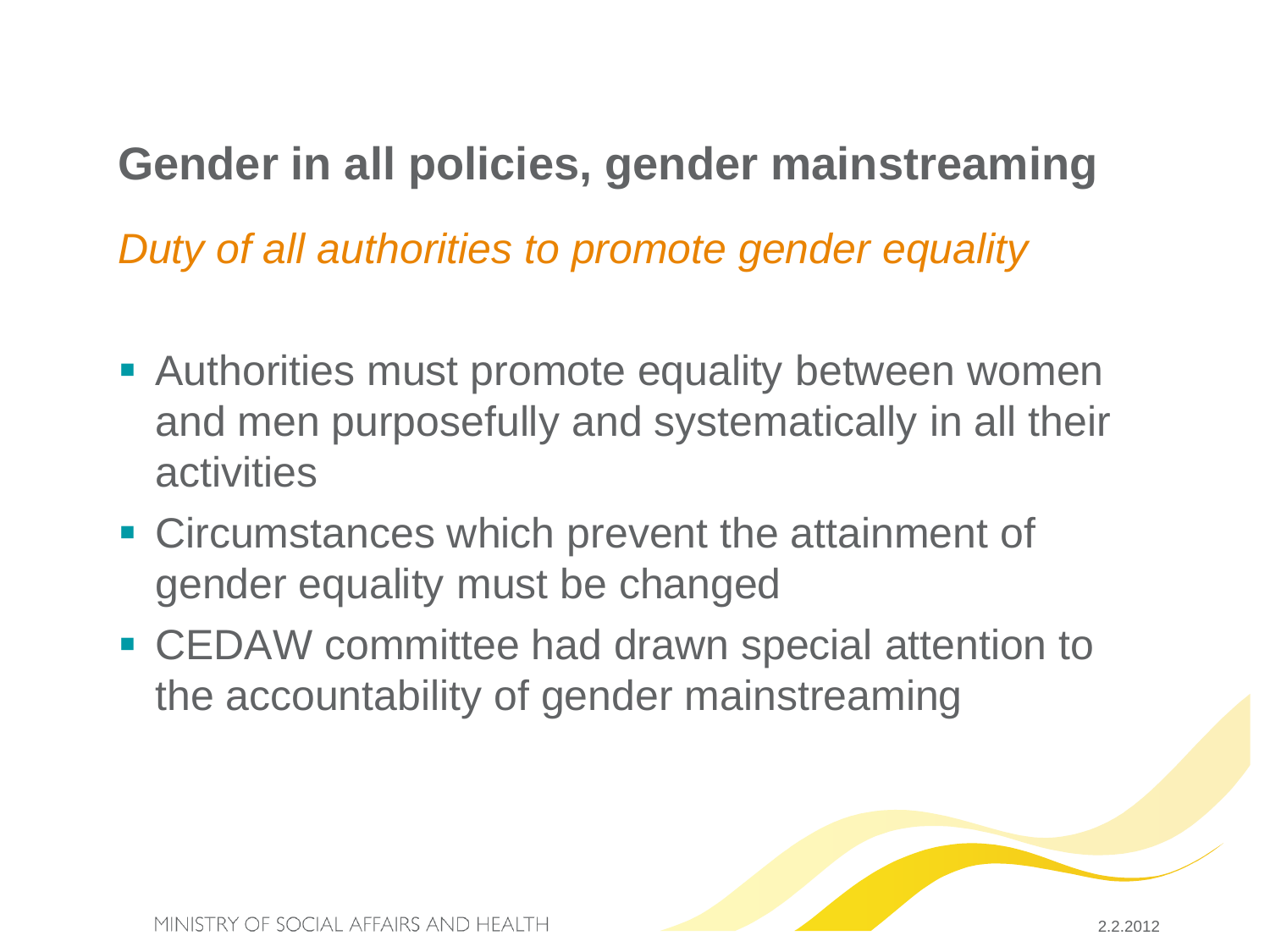#### **Violence against Women**

- CEDAW committee has pressed Finnish Government to take action in order to come up with a national action programme against VAW.
- **Emphasized the state's obligation to take action** against all kinds of violence against women by enacting laws and protecting the victims.
- **If is also the state's responsibility to provide** supporting services for victims and offenders alike.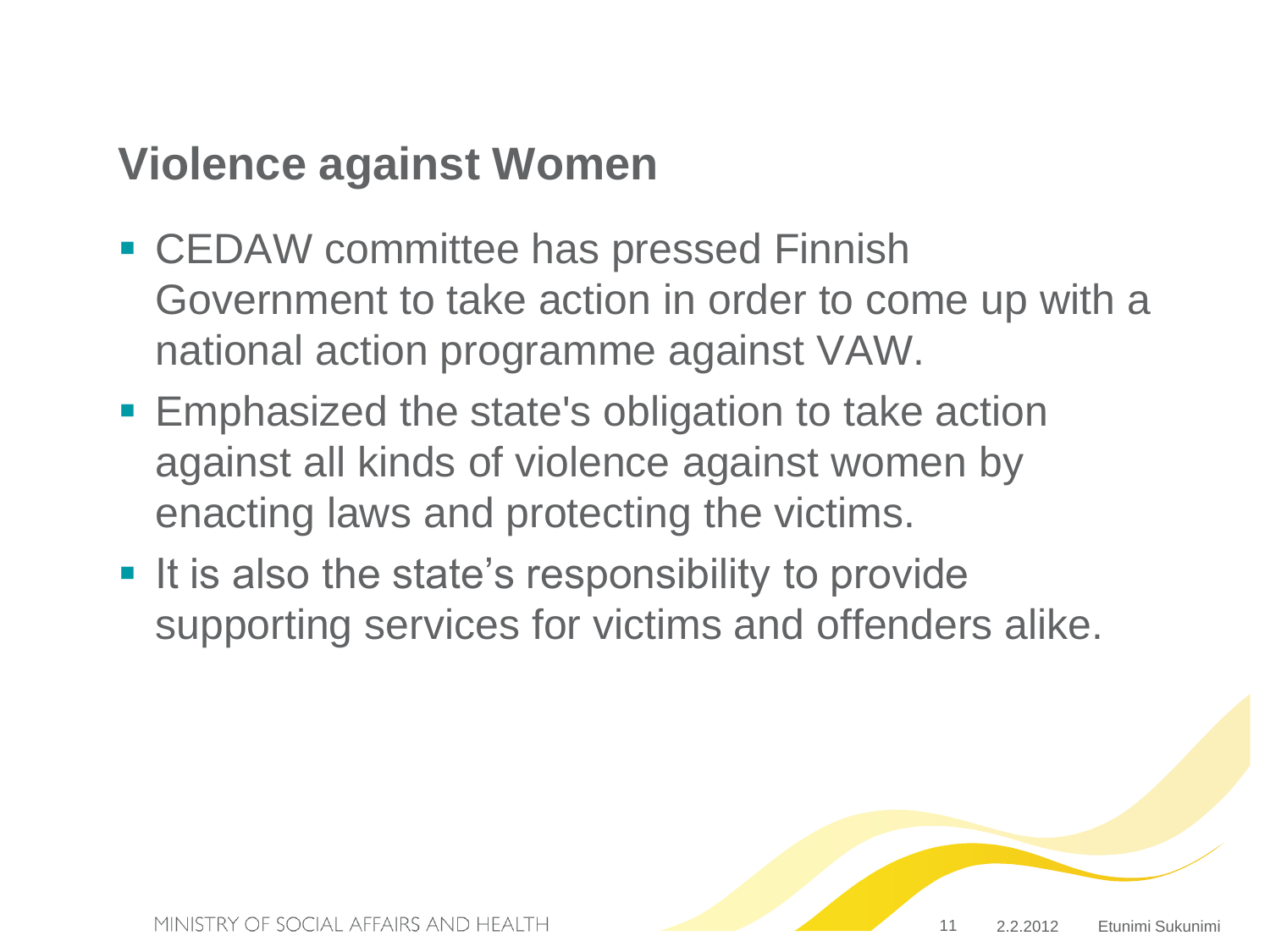#### **Violence against Women**

- **Work was based on separate projects**
- not sufficient continuity
- **Figure 1** resources have been too small
- work has been done by the NGOs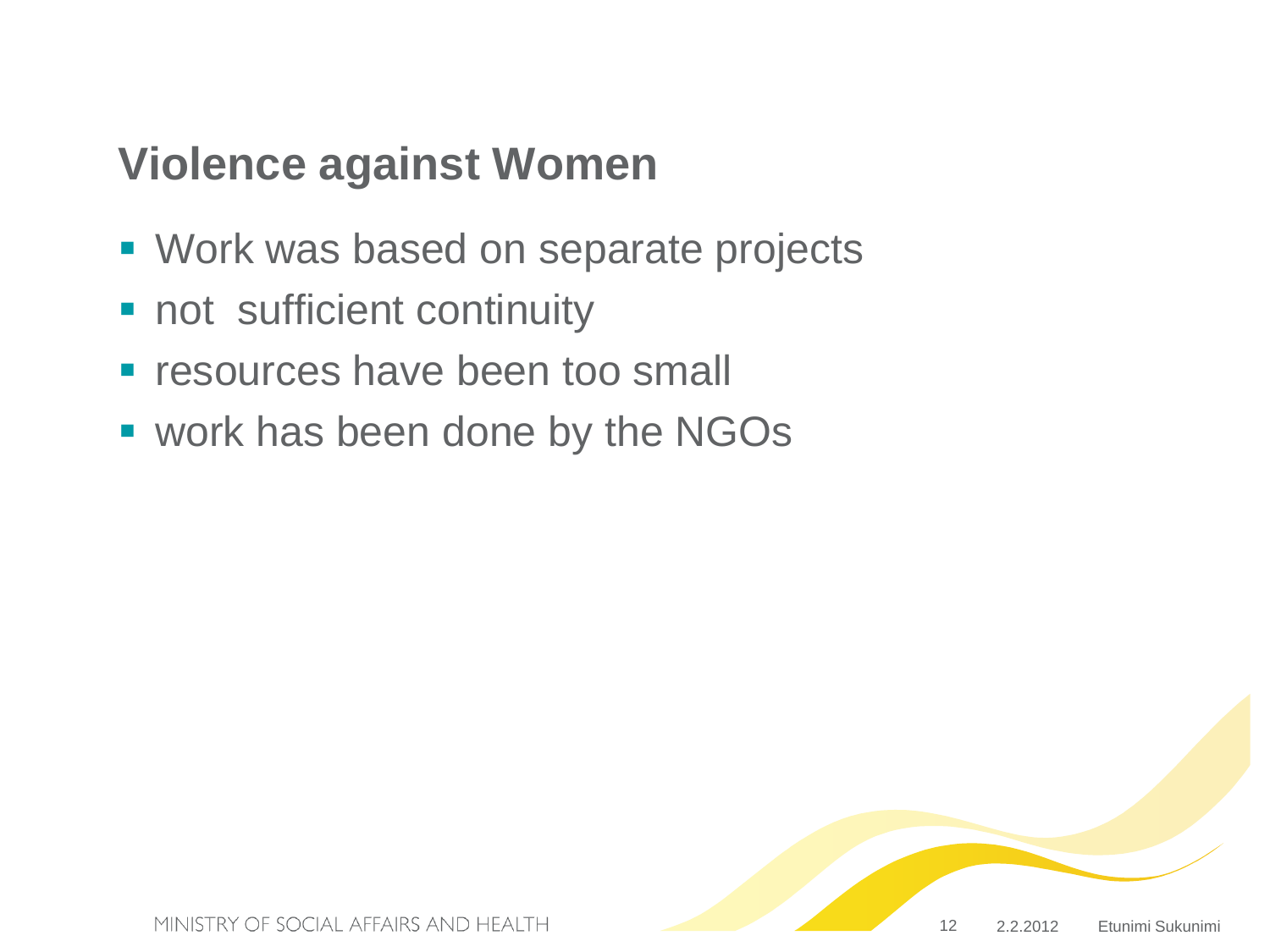#### **Legislation Amendments**

- Sexual harassment has been defined as a form of discrimination
- **Extention of the Restraining Order as the Act on the** inside-the-family Restraining Order
- **Both 2005**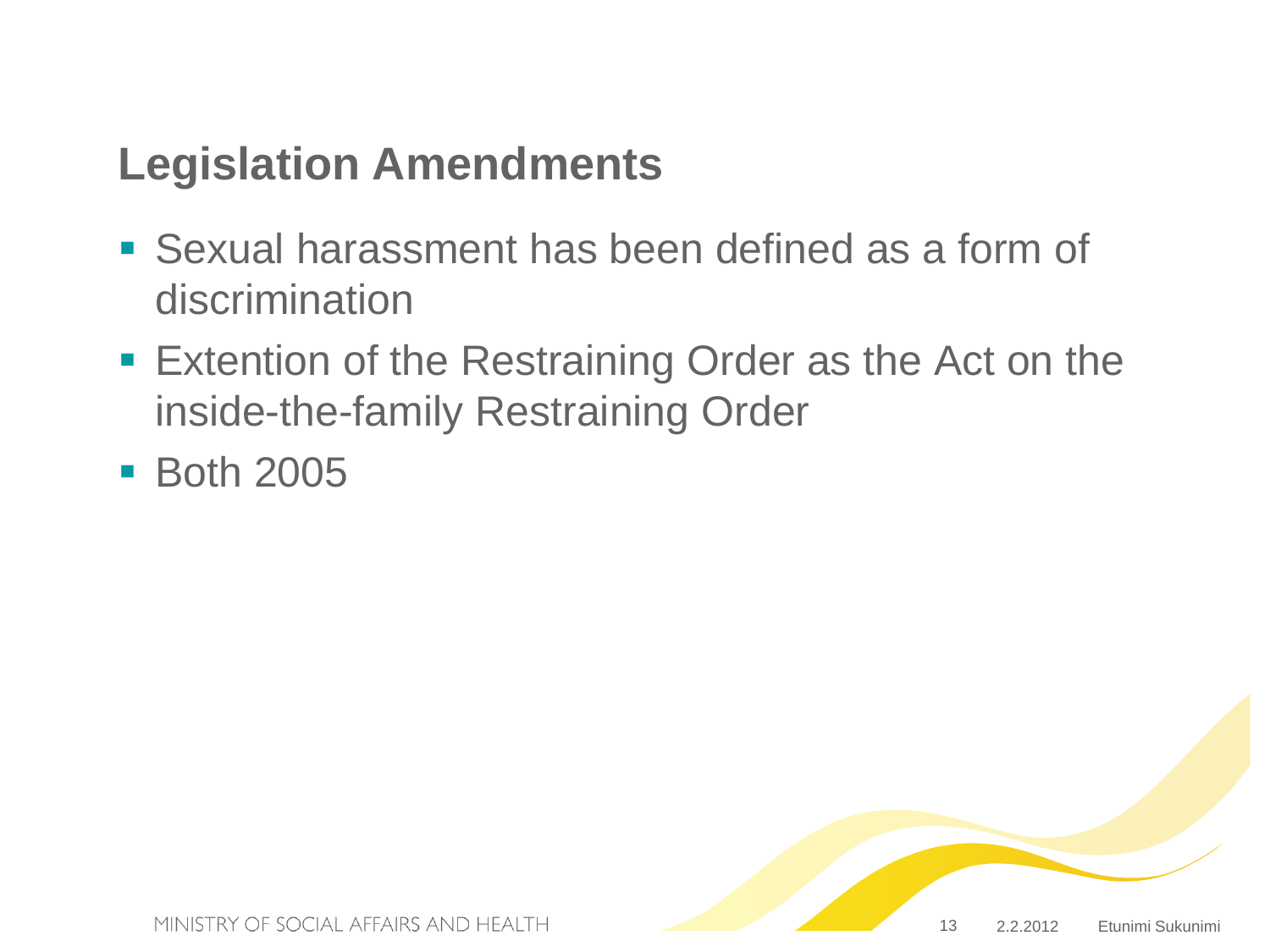#### **Multi-sectoral Action Plan for the Prevention of Violence against Women**

- **Finland has not had an action plan focusing on this** theme since the project to prevent violence against women and prostitution in 1998–2002.
- The action plan has been prepared in cooperation between the Ministry of the Interior, the Ministry of Justice, the Ministry of Social Affairs and Health and the Ministry for Foreign Affairs, and the drafting was coordinated by the National Institute for Health and Welfare, as commissioned by the Ministry of Social Affairs and Health.
- **The Ministerial Working Group on Internal Security** adopted the action plan in June 2010.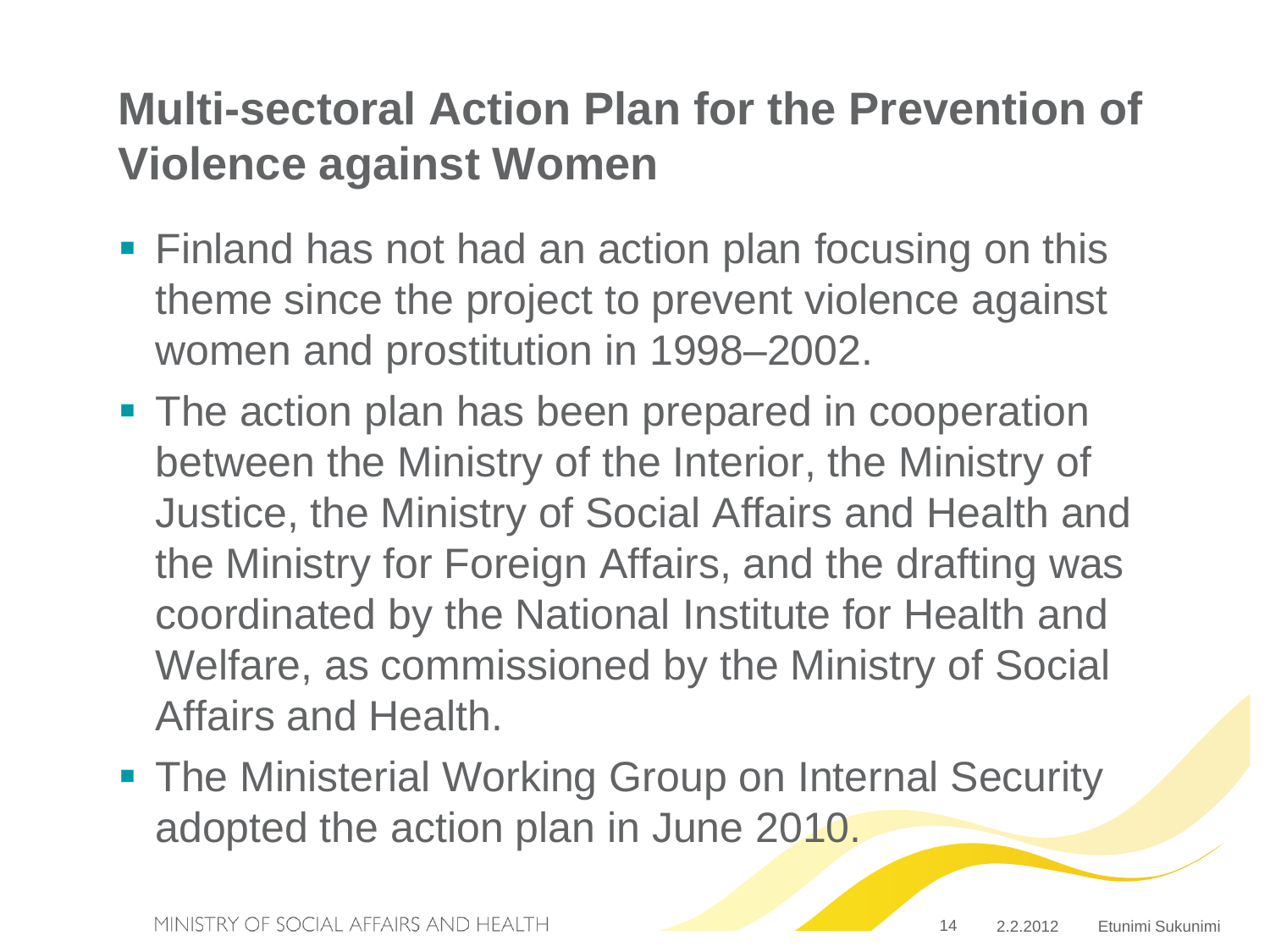# **The aim of the action plan is to**

- **Example 1** tackle violence proactively by influencing attitudes and models of behaviour,
- **Performation violence,**
- $\blacksquare$  improve the position of victims of sexual violence and the crisis assistance and support provided for them,
- develop methods to identify and intervene in violence experienced by vulnerable persons,
- and to increase the knowledge and competence of the authorities needed in the prevention of violence against women and in helping the victims of violence.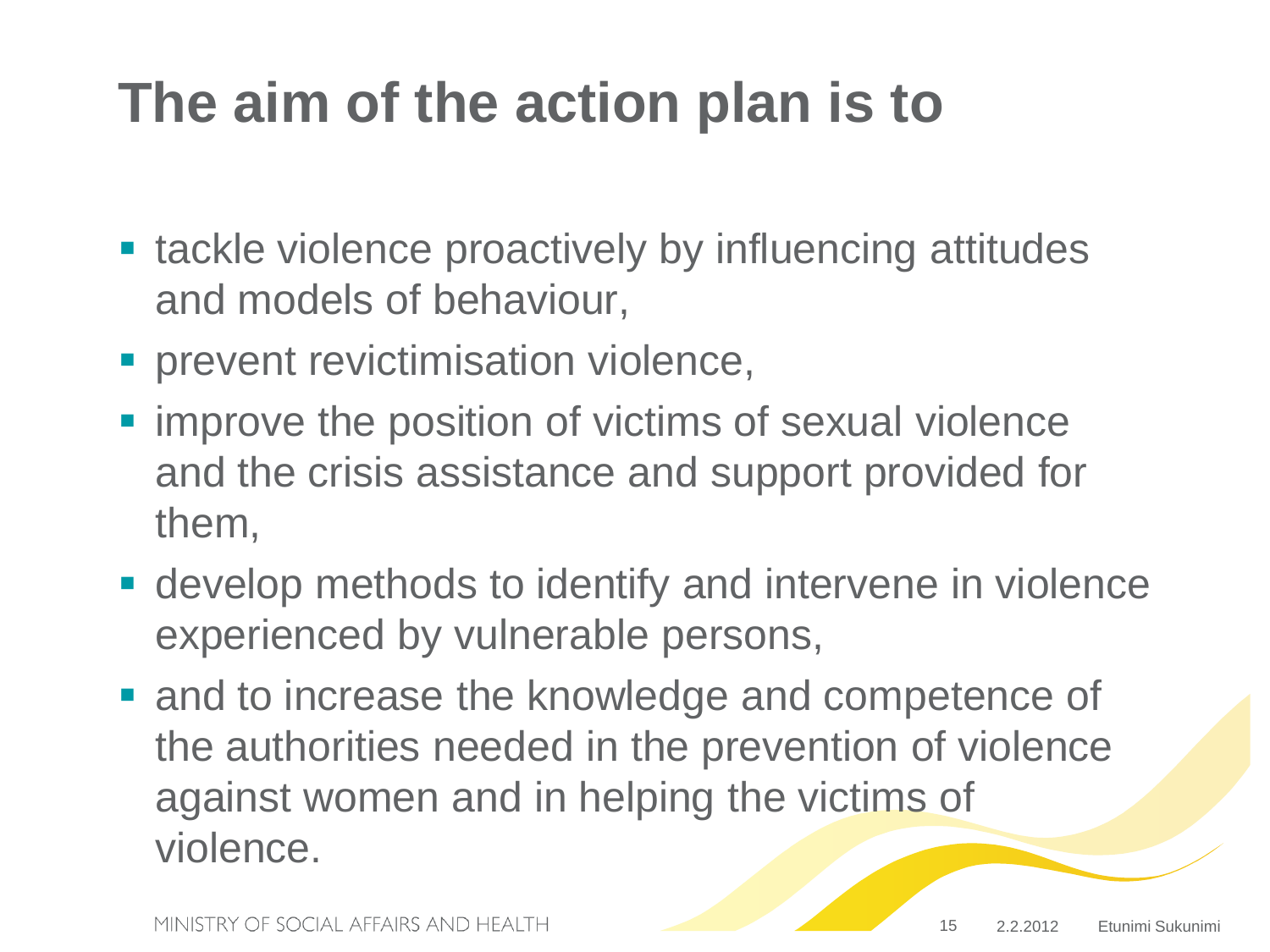# **Comprehensive perspective, by means of three principles.**

- **The action plan covers comprehensive measures to** prevent violence, to protect the victims and provide support for them, as well as to bring the perpetrators to justice for their acts.
- **The proposed measures total 66, and some of them** can be carried out without separate funding.
- **The starting point for the action plan is evaluation of** the present state of violence against women and an analysis of the fringe areas of the previous action plans.

16 2.2.2012 Etunimi Sukunimi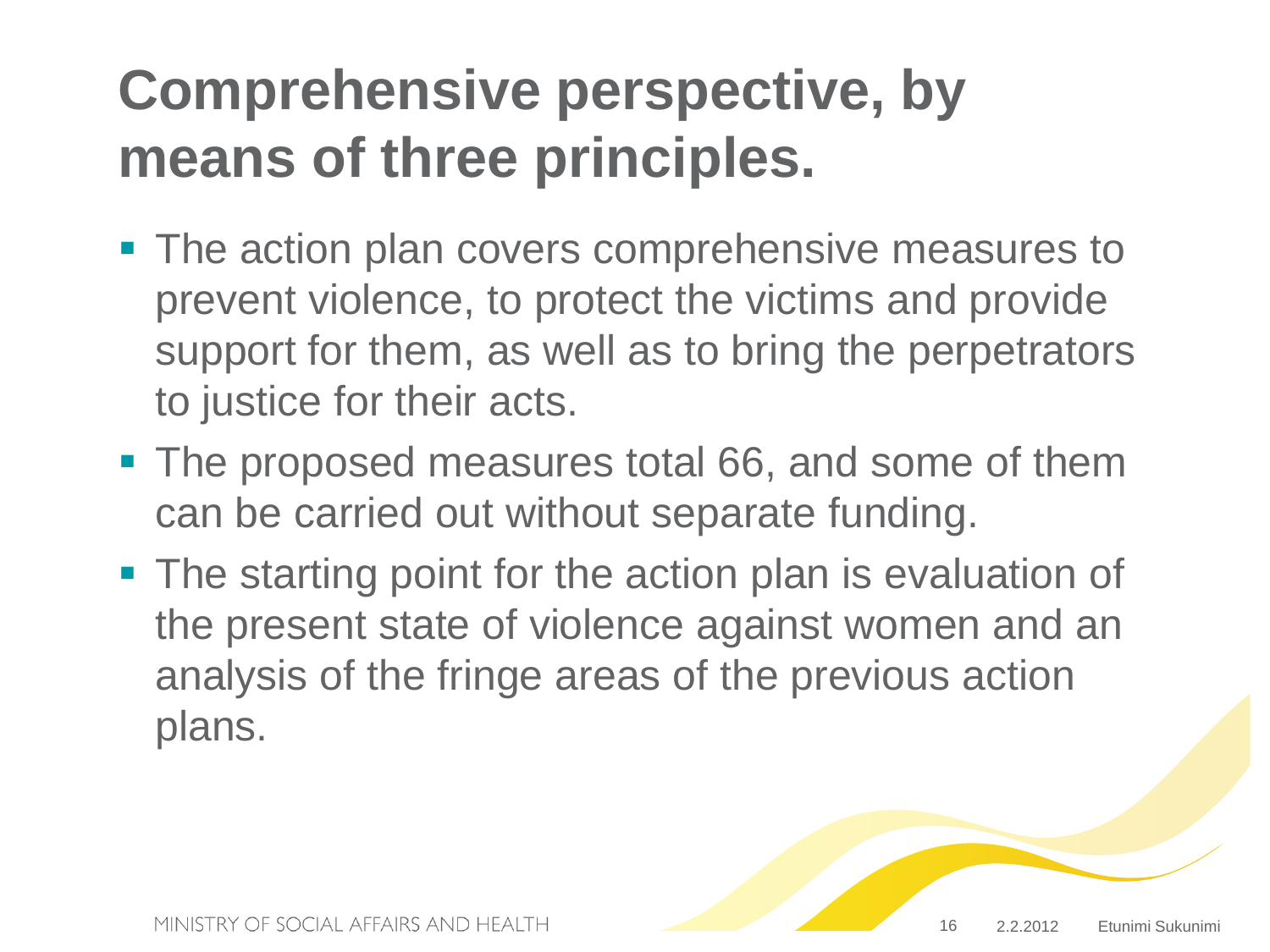#### **Government Report on Gender Equality 2010**

- **decision-making**
- **E** education and research
- **working life**
- **reconciliation of work and family life**
- men and gender equality
- violence against women and interpersonal violence



2.2.2012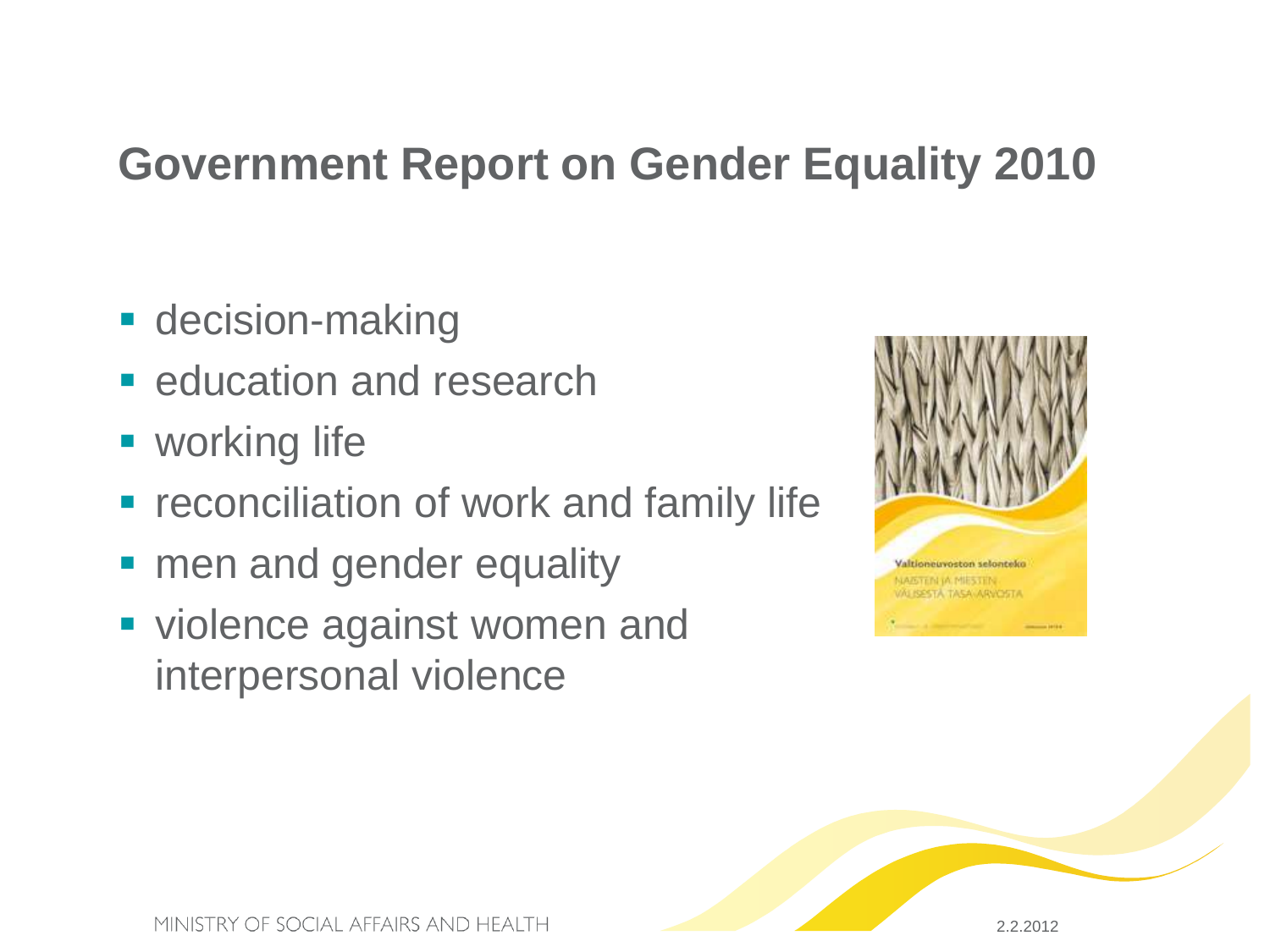#### **Proposals for the future**

- **Extending gender equality planning to basic** education
- **F** reinforcing the gender equality perspective in university and science policy
- **Perolonging work careers**
- **Extending solutions to reconcile work and family life** to different phases of life.
- **Exerce uraging fathers to take more family leaves by** earmarking parental leave periods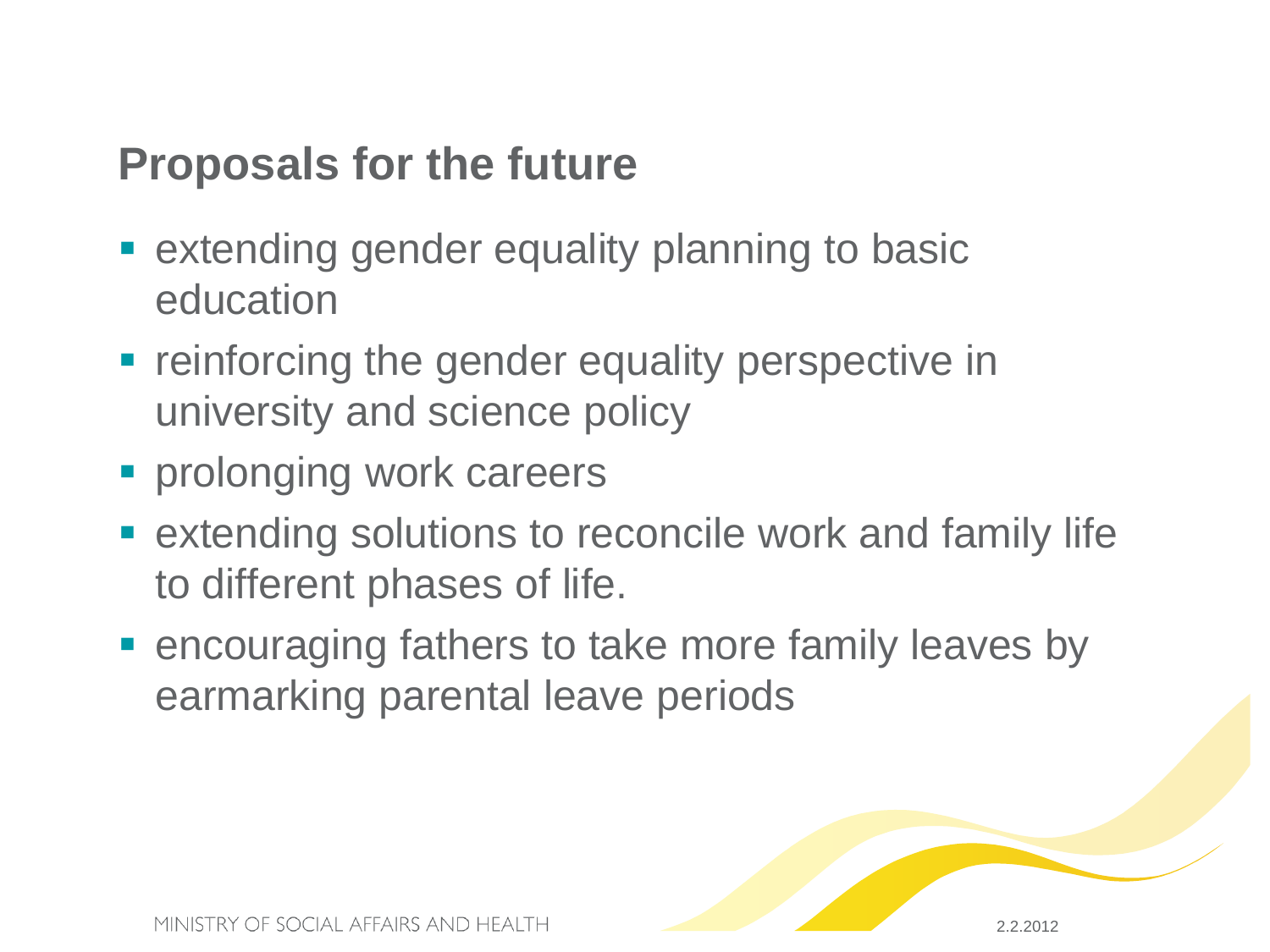### **Government Action Plan for Gender Equality 2011 - 2015**

- *Work in progress*
- Fifth action plan
- **Formulated jointly by the ministries**
- **Implements the objectives specified in the** Government Programme
- Compiles and co-ordinates the Government measures for promoting gender equality